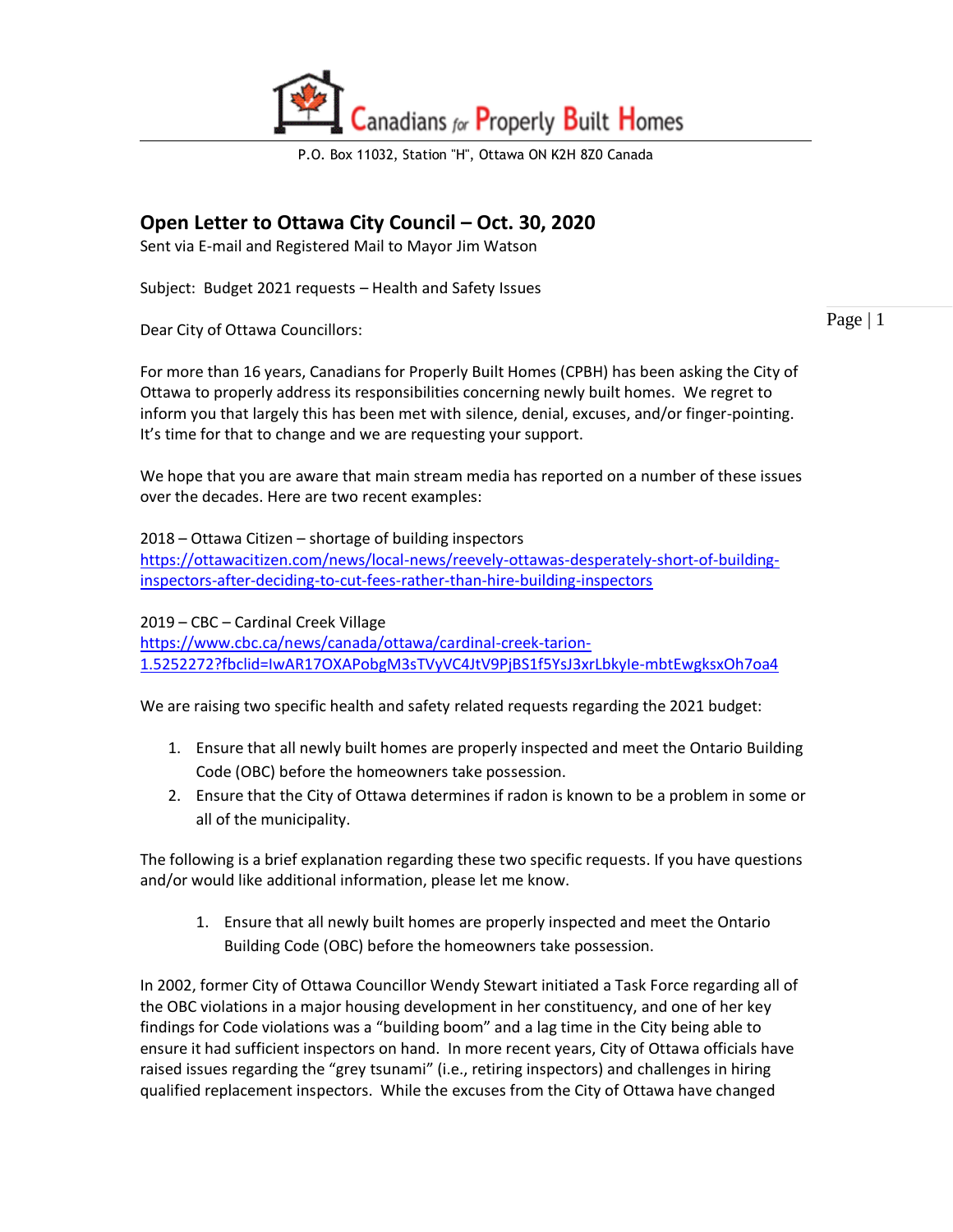anadians for Properly Built Homes

P.O. Box 11032, Station "H", Ottawa ON K2H 8Z0 Canada

somewhat over the years, the fact remains that the City of Ottawa continues not to consistently properly inspect during construction. It is unacceptable that the City of Ottawa continues to sign off on homes that have not been properly inspected.

Page | 2 In a recent discussion with John Buck, Acting Chief Building Official, in relation to sufficient qualified inspectors, I again raised the need for the City of Ottawa to conduct appropriate succession planning, rather than simply raising the same sorts of excuses year after year, while continuing to deliver newly built homes that do not meet the OBC. He seemed to agree that the City has options to ensure sufficient, qualified inspectors. With \$15.5 million in the Building Code Services Branch revenue stabilization fund as of Dec. 31, 2019, it appears that there are ample resources to do proper succession planning and ensure that qualified inspectors are in place to properly inspect homes during construction.

In 2005, former City of Ottawa Chief Building Official, Arlene Gregoire, said: *"…the Building Code's purpose… is to establish minimum standards for people to be able to survive in their homes…It's basic minimum standards…bare minimum…all building code deficiencies are considered serious…"*

Further, there is the fact that new home buyers are paying for the required inspections through the cost of the building permit, passed on to them by the builder. The City of Ottawa is in effect selling the services to home buyers and not providing them. Some call this practice fraudulent, given that the City has not put enough qualified inspectors in place.

Given this situation, we are requesting that Ottawa City Council ensure that the City of Ottawa immediately takes steps to ensure that all newly built homes are properly inspected and ensure that the builder resolves any OBC violations before the closing of the home occurs.

2. Ensure that the City of Ottawa determines if radon is known to be a problem in some or all of the municipality and act promptly on that information.

According to Health Canada:

- Radon is the second leading cause of lung cancer in Canada and
- More than 3,000 people die from radon-induced lung cancer each year.

For your information, here is a link to a recent study from the University of Ottawa entitled *"How Ottawa-Gatineau Residents Perceive Radon Health Risks"* https://telfer.uottawa.ca/en/research/innovative-thinking/how-ottawa-gatineau-residentsperceive-radon-health-risks/

Excessive radon has been recognized as an issue in a part of Kanata for some time now, and recently questions/issues have been raised by homeowners in a new community being developed in the east end of Ottawa.